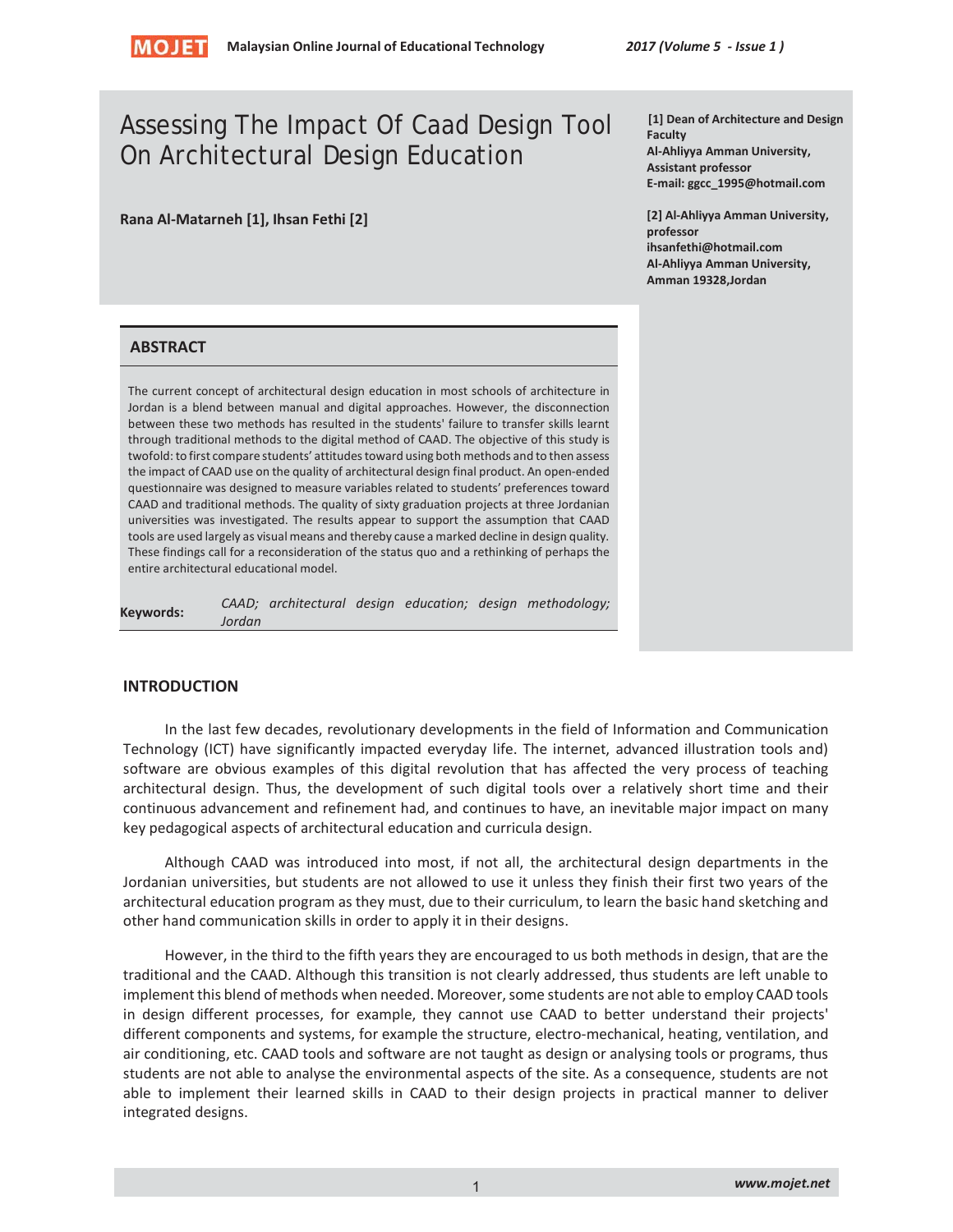The purpose of this research is to study number of architectural design projects for students in the last year, the fifth year, to explore and examine the role of CAAD in the design process from conceptual phases to final product as it is the case in different departments of architecture in Jordan.

This paper presents a framework to assess the impact of CAAD on the architectural design process and the quality of its product. This framework focuses on a group of indicators that were investigated: architectural program; site analysis; conceptual design development; buildability; and design presentation. This assessment may reveal certain indicators that can help educators and practitioners to understand the impact of this rapid and radical transition on the architectural design process and thus help to redirect the future of architectural education into a more adaptive and qualitative.

## **Definition of the Problem**

The current concept of architectural design education is a blend of the traditional method of drafting on paper and the modern method of using CAAD in the design process. This paper argues that the transition to the new digital media has been vague and largely ill-defined, which causes several serious pedagogical problems. The introduction of these new tools into design teaching has been combined with a dysfunctional relationship between the tools and the intended end tasks (Yehuda, 2008). Consequently, this dysfunction has resulted in a separation between architectural design and the context of the project, specifically its sense of scale and proportion, and has led to a marked decline in the spatial quality experience and a disproportionate dependence on illustrative techniques. The inappropriate use of the digital tools and the heavy reliance on them, the lack of integration among different digital tools and, more importantly, the absence of effective coordination between theoretical courses and design projects has resulted in a relatively poorer overall architectural design product.

## **Aims of the Study**

The aim of this study is twofold. First, this study quantitatively explores students' preferences and attitudes toward the use of CAAD tools. Second, this study assesses the potential impact of these digital tools on the quality and creativity of architectural design final product by examining design projects. The main objectives of this paper can be summarized as follows.

- What motivates the student to use CAAD software in the design process?
- What is the importance of the role of CAAD in an architectural curriculum?
- What impacts do CAAD tools have on the overall quality of architectural design in all of its stages (conceptual, design development, presentation)?

The overall aim of the study is to examine the impact of caad design tool on Architectural design education.

## **Theoretical Framework**

## **Architectural Design**

Architectural design is a complex process of creating a coherent structure or system that comprises many unified elements. During the last few years, many theoreticians and practitioners have attempted to define the word "design". Archer (1964) defined it as: "A goal-directed problem-solving activity". Others defined it as "a creative activity that involves bringing into being something new and useful that which display new physical order, organization, form, in response to function" (Alexander, 1961). However, the authors prefer the broader definition of Suh, (1989), which we believe captures essential aspects of architectural design while also accommodating other kinds of designing too. Namely: "... the creation of a synthesized solution in the form of products, processes or systems that satisfy perceived needs through mapping between the functional requirements (FRs) in the functional domain and the design parameters (DPs) of the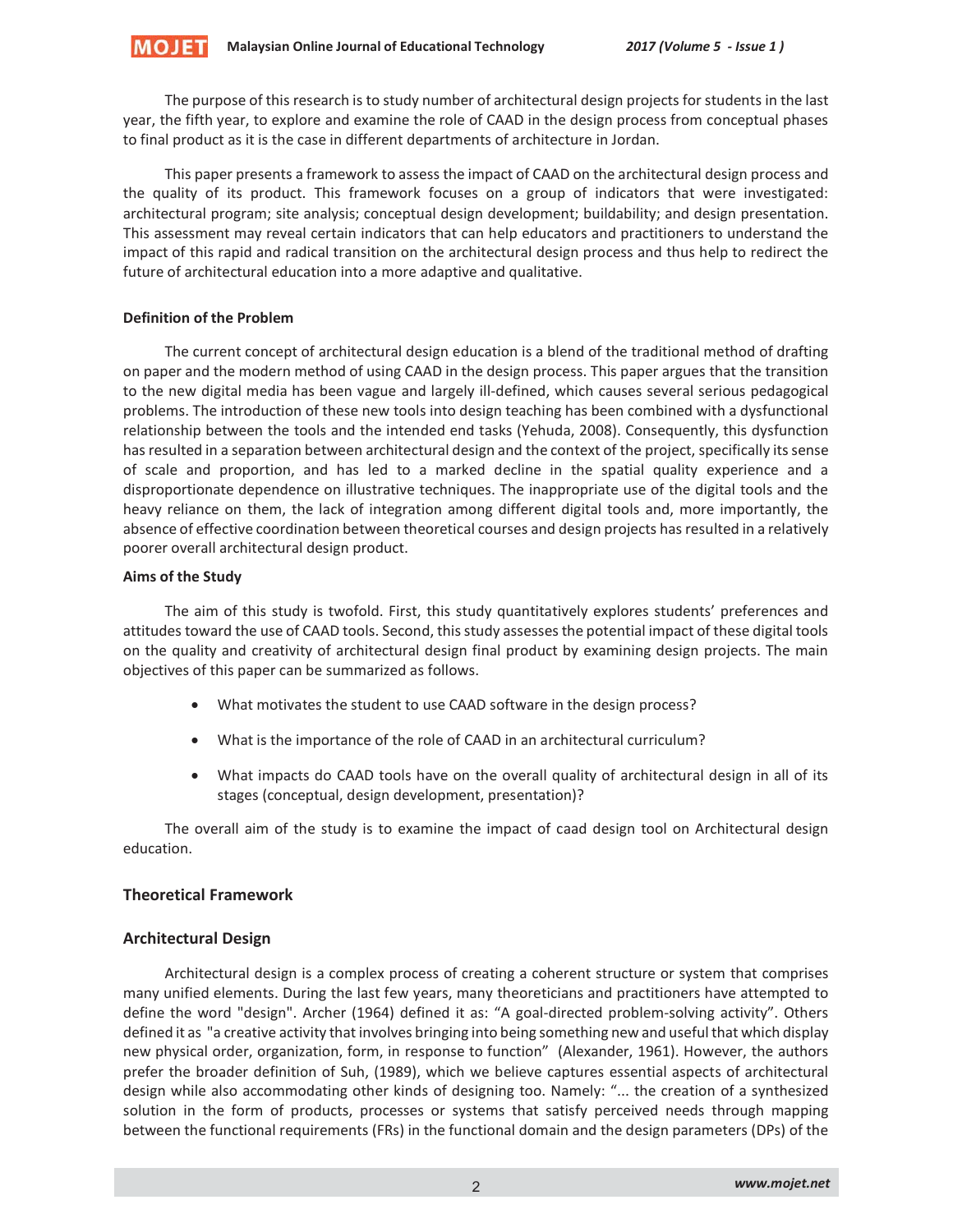

physical domain, through proper selection of the DPs that satisfy the FRs."

 During the last two decades, architecture has been influenced by the increasing use of digital technology—both in the process and in the final outcome of design—to meet certain functional, cultural, aesthetic, environmental, and socio-economic needs. Thus, digital technology became the mediating factor between design theory and architectural theory. Accordingly, architectural design has become engaged in the exploration of complicated forms that depend heavily on the use of sophisticated "generative" computational programs. This transformation has begun to show a significant influence on architectural design theory, concepts and approaches (Zellner, 1999). Much of the earlier basis for design methodology, such as the study of typological precedents and contextual setting, has now been replaced by emerging digital tools, such as generative modeling, animation and performance-based indicators (Zellner, 1999).

## **Architectural Education**

The advance of the information computer technology revolution with the accompanied digital technologies has changed the traditional context of architecture as a profession and in education (Breen, 2004).

ICTs have been used in the profession over the past three decades to enhance existing practices by facilitating the production of vast quantities of drawings with high accuracy and over less time. A study prepared by Andia (2002) suggested that digital technologies have been used in architectural schools to challenge the modernizing view of architectural practice (Andia, 2002; Schenk, 2005).

Andia indicated that ICT has affected both practitioners and students in terms of their skills and the setting of educational and professional culture. Simultaneously, combining traditional design approaches with digital technology is effectively improving architectural practice. ICT has been used by schools of architecture to transform architectural imagination and architectural practical possibilities.

However, architectural schools are becoming laboratories for various digital design media, and the architectural studio itself has become a space to examine the role of computers in architectural design (i.e.,Ataman and Lonnman, 1996; Bermudez and King, 2000; Ataman, 2000; Al-Qawasmi, 2004, 2005; Schenk, 2005). Students have increasing tendencies toward ICT and are becoming more skilled and involved in using various design media in their design processes, which, in turn, has affected the traditional design studio culture. Al-Qawasmi emphasized that digital media, as used in the e-studio, can bring important changes to the architectural design process but might have unintended restricting effects (Al-Qwasmi, 2005).

In contrast, Achten (2003) warned that this transformation towards digital architecture should be reconsidered whether in term of practice or education. First, digital tools could replace, the traditional design tools, such as manual sketching that often provides the necessary direct physical link between the hand and the brain. Second, digital tools has provided an alluring, easy, and inexpensive alternative to physical architectural models and has replaced them with a set of seducing graphics that are usually designed to impress the audience (juror/client).

According to Guney (2015), the disadvantage of using CAAD tools is to make the students addicted and design their projects without creativity. Salman et al. anticipated that the use of CAAD tools by students came as early as the conceptual stage in the investigation of specific formal themes (Achten, 2003). However, many educators and practitioners have called for a combination of both physical and digital design methods rather than the use of either method separately. Breen indicated that the combination of both techniques gives the designer added insights and more "real" approaches to develop, reconsider and refine any design. Breen also emphasized that the combination of both techniques should be actively incorporated in the educational curriculum to prepare the students as they move toward practice (Al-Qwasmi, 2005).

#### **The State Of Cad Education In Architecture Schools In Jordan**

CAAD has been used in Jordan since the mid-1990s. Several engineering firms and contracting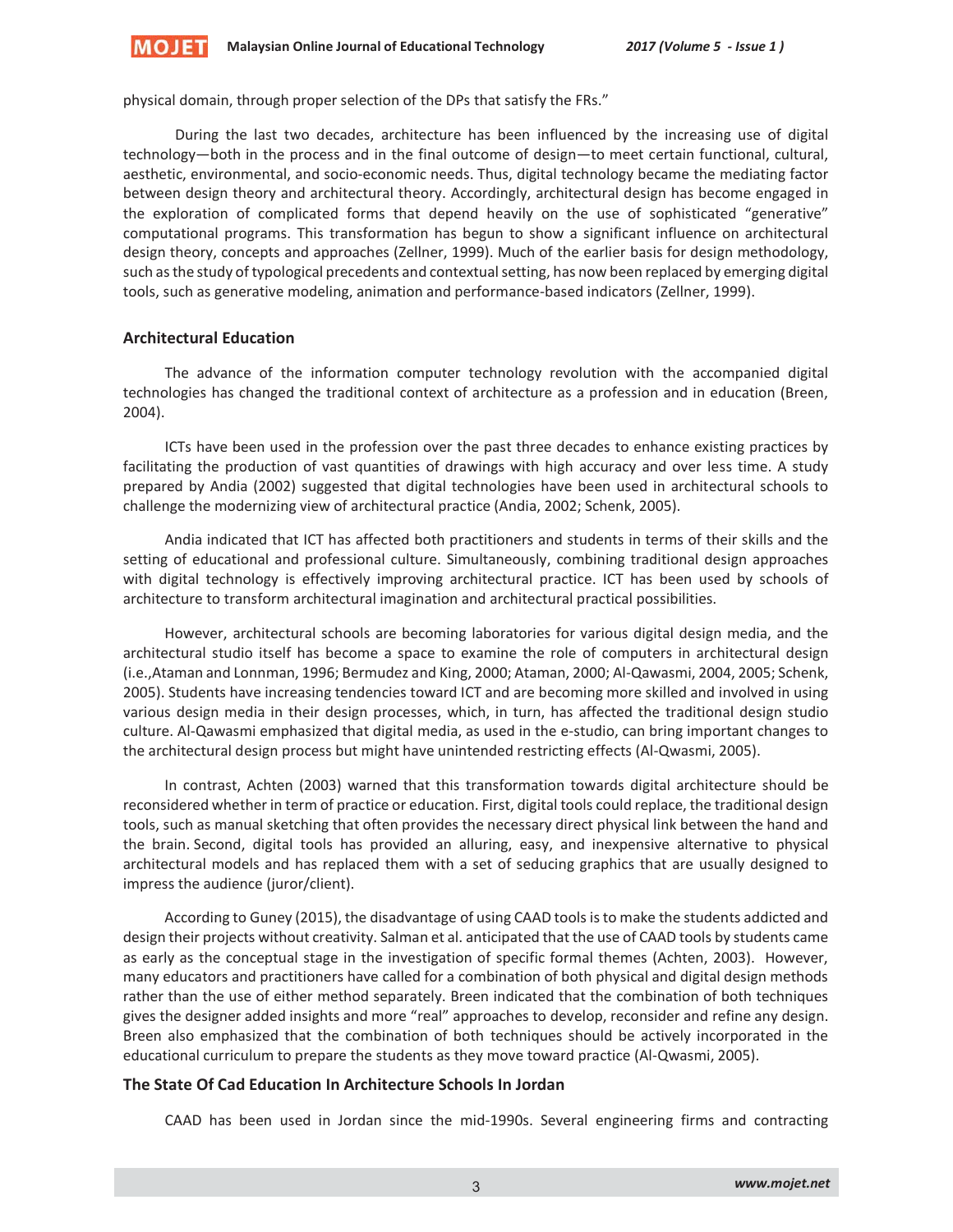

companies were interested in the potential of digital technologies as drafting and modeling tools. As an educational tool, CAAD software was installed as an introductory course for undergraduate architectural programs in 1994, but there were only a few faculty members who could teach it then. Several years later, CAAD courses became obligatory (i.e., CAAD I, CAAD II) over two semesters, typically for second-year students (Abu Ghanima, 2006). Moreover, most schools of architecture in Jordan attempted to update their curricula through software and digital technologies to bridge the gaps between design theory and practice. Since 2014, however, some schools have begun to re-think the use of digital software as an analytical, generative and constructive tool. Consequently, software such as "Revit" and "Introduction to BIM" were installed in their curricula.

Generally, schools of architecture in Jordan combine the physical method with the digital method to ensure that students enjoy the benefits of both methods. Thus, most, if not all, schools of architecture prohibit the use of CAAD tools in design for students in their first two years. Design teaching for first- and second-year studios emphasize on the importance of developing manual graphic communication skills, sketching, and the experience of making physical models. However, the current curriculum of architectural design education in most schools suffers from a lack of synchronization and integration between computer courses and design projects. The prevalent tendency at present is to treat each course as a separate entity with its own distinct particularity, which prevents the necessary coordination between theoretical and design courses and applied computer courses. Moreover, although the structure of the curricula remains relatively flexible to manage new digital technologies, integrating these technologies with design courses is highly advisable and will ensure a more holistic and creative environment and not to use this software only as drafting tools.

## **RESEARCH METHODOLOGY**

The present study focuses on studying the impact of the CAAD use on architectural design projects in schools of architecture in the Jordanian Universities. Three universities in Jordan, namely, Al-Ahliyya Amman, Petra, and Philadelphia, were selected as the study cases. The following figure illustrates the CAAD use assessment Approach Framework that is used throughout this research.



**Figure 1. The Caad Use Assessment Approach Framework**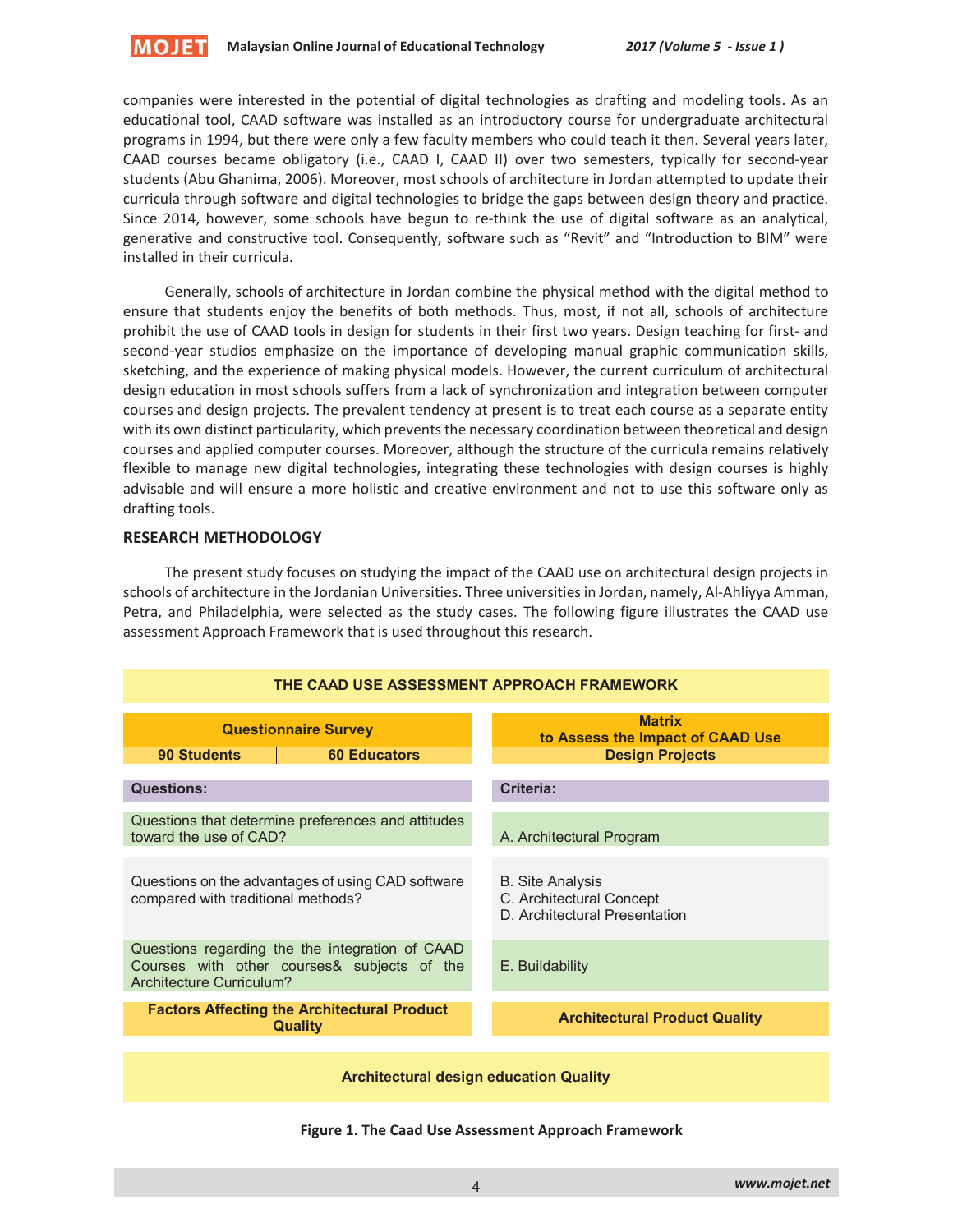

This study was completed in two distinct stages. This study used a case-study approach to assemble the main data through the following:

## **1. Interviews and Questionnaire Surveys**

- (a) Qualitative in-depth interviews: The data used for evaluation were based on qualitative in-depth interviews that were conducted with a sample that comprised the following:
	- 90 fifth-year architecture students, who have acquired and developed various design skills and practices and whose studio work incorporates traditional and new architectural design methods; and
	- 60 educators from three universities in Jordan.
- (b) A paper-based questionnaire survey: an extensive survey questionnaire was completed by the 90 fifth-year students and 60 educators in the study area.

The conducted interviews and questionnaire involved open ended-questions based on collected qualitative data from the students, such as students' preferences and attitudes toward the use of CAAD, the types of CAAD software used by students, CAAD learning methodology, proficiency level in CAAD, the frequency of using CAAD in different design phases, and the advantages of using CAAD software (table 1.).

| Table 1. Questionnaire to measure variables related to students' preferences toward<br><b>CAAD and traditional methods</b> |                                                            |                                                                                                          |  |  |  |  |  |
|----------------------------------------------------------------------------------------------------------------------------|------------------------------------------------------------|----------------------------------------------------------------------------------------------------------|--|--|--|--|--|
| <b>Main questions</b>                                                                                                      |                                                            | Sub-questions                                                                                            |  |  |  |  |  |
| Part one:                                                                                                                  | Questions that determine                                   | Q1. Attitudes toward the importance of CAAD<br>compared with traditional methods<br><b>Very Positive</b> |  |  |  |  |  |
|                                                                                                                            | preferences and attitudes                                  | Positive                                                                                                 |  |  |  |  |  |
|                                                                                                                            | toward the use of CAD?                                     | <b>Neutral</b>                                                                                           |  |  |  |  |  |
|                                                                                                                            |                                                            | <b>Negative</b><br><b>Very Negative</b>                                                                  |  |  |  |  |  |
|                                                                                                                            |                                                            | Q.2 Superiority of using CAAD over the                                                                   |  |  |  |  |  |
|                                                                                                                            |                                                            | traditional method of sketching                                                                          |  |  |  |  |  |
|                                                                                                                            |                                                            | <b>CAAD</b>                                                                                              |  |  |  |  |  |
|                                                                                                                            |                                                            | Traditional                                                                                              |  |  |  |  |  |
|                                                                                                                            |                                                            | <b>Both</b>                                                                                              |  |  |  |  |  |
|                                                                                                                            |                                                            | Others                                                                                                   |  |  |  |  |  |
|                                                                                                                            | of CAAD software used by<br>Q3. Type(s)<br>students?       |                                                                                                          |  |  |  |  |  |
|                                                                                                                            |                                                            | <b>AUTOCAD</b>                                                                                           |  |  |  |  |  |
|                                                                                                                            |                                                            | <b>REVIT</b>                                                                                             |  |  |  |  |  |
|                                                                                                                            |                                                            | 3D-MAX<br><b>PHOTOSHOP</b>                                                                               |  |  |  |  |  |
|                                                                                                                            | <b>GRASSHOPPER</b>                                         |                                                                                                          |  |  |  |  |  |
|                                                                                                                            |                                                            | Q4. CAAD learning methodology?                                                                           |  |  |  |  |  |
|                                                                                                                            |                                                            | Self-learning                                                                                            |  |  |  |  |  |
|                                                                                                                            |                                                            | Departmental courses                                                                                     |  |  |  |  |  |
|                                                                                                                            |                                                            | Private classes                                                                                          |  |  |  |  |  |
|                                                                                                                            |                                                            | Departmental courses + Self-<br>Self-learning + Private classes                                          |  |  |  |  |  |
|                                                                                                                            | Q.5 Frequency of using CAAD in different<br>design phases? |                                                                                                          |  |  |  |  |  |
|                                                                                                                            |                                                            | Conceptual                                                                                               |  |  |  |  |  |
|                                                                                                                            |                                                            | Schematic design                                                                                         |  |  |  |  |  |
|                                                                                                                            |                                                            | Design development                                                                                       |  |  |  |  |  |
|                                                                                                                            |                                                            | Construction drawings                                                                                    |  |  |  |  |  |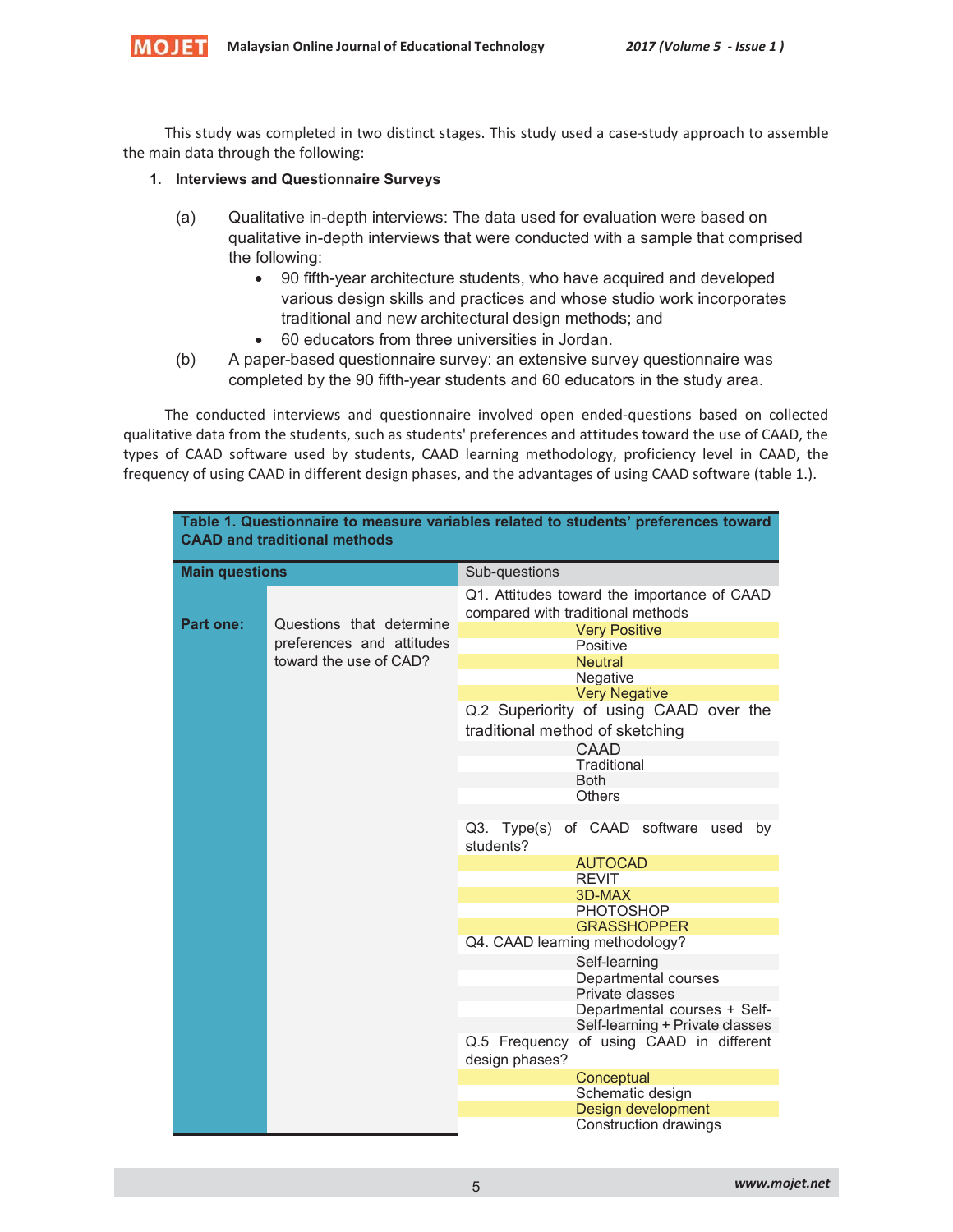



| Q6. Proficiency level in CAAD?<br>Very High<br>High<br>Average<br>low<br>Very low<br>Part two:<br>Q.7 Questions on<br>the<br>accuracy<br>neatness<br>advantages of using CAAD<br>speed<br>software compared with<br>Save money<br>traditional methods?<br>Help to visualize end product<br><b>Part three:</b><br>structural<br>Q.8 Questions regarding<br>the the integration of CAAD<br>Environmental<br>Courses with<br>other |  |  | Detailing & specifications    |  |  |  |  |  |
|---------------------------------------------------------------------------------------------------------------------------------------------------------------------------------------------------------------------------------------------------------------------------------------------------------------------------------------------------------------------------------------------------------------------------------|--|--|-------------------------------|--|--|--|--|--|
|                                                                                                                                                                                                                                                                                                                                                                                                                                 |  |  |                               |  |  |  |  |  |
|                                                                                                                                                                                                                                                                                                                                                                                                                                 |  |  |                               |  |  |  |  |  |
|                                                                                                                                                                                                                                                                                                                                                                                                                                 |  |  |                               |  |  |  |  |  |
|                                                                                                                                                                                                                                                                                                                                                                                                                                 |  |  |                               |  |  |  |  |  |
|                                                                                                                                                                                                                                                                                                                                                                                                                                 |  |  |                               |  |  |  |  |  |
|                                                                                                                                                                                                                                                                                                                                                                                                                                 |  |  |                               |  |  |  |  |  |
|                                                                                                                                                                                                                                                                                                                                                                                                                                 |  |  |                               |  |  |  |  |  |
|                                                                                                                                                                                                                                                                                                                                                                                                                                 |  |  |                               |  |  |  |  |  |
|                                                                                                                                                                                                                                                                                                                                                                                                                                 |  |  |                               |  |  |  |  |  |
|                                                                                                                                                                                                                                                                                                                                                                                                                                 |  |  |                               |  |  |  |  |  |
|                                                                                                                                                                                                                                                                                                                                                                                                                                 |  |  |                               |  |  |  |  |  |
|                                                                                                                                                                                                                                                                                                                                                                                                                                 |  |  |                               |  |  |  |  |  |
|                                                                                                                                                                                                                                                                                                                                                                                                                                 |  |  |                               |  |  |  |  |  |
|                                                                                                                                                                                                                                                                                                                                                                                                                                 |  |  |                               |  |  |  |  |  |
|                                                                                                                                                                                                                                                                                                                                                                                                                                 |  |  |                               |  |  |  |  |  |
| Electrical<br>courses& subjects of the                                                                                                                                                                                                                                                                                                                                                                                          |  |  |                               |  |  |  |  |  |
| Architecture Curriculum?<br>Mechanical                                                                                                                                                                                                                                                                                                                                                                                          |  |  |                               |  |  |  |  |  |
| conditioning                                                                                                                                                                                                                                                                                                                                                                                                                    |  |  | Heating, ventilation, and air |  |  |  |  |  |

Note: The survey was prepared and conducted from January to June 2016.

The questionnaire comprised a number of questions with 5 different scores for each answer. The students evaluated each of the standardized answers on a 5-step scale from very high to very low (each of them had an assigned numeric value to calculate the sum for each answer). To compare the answers, each sum was divided by the number of times that a specific answer was chosen.

2. **A well-structured matrix** to assess the impact of CAAD use on the design projects: Sixty graduation projects in the study area were examined through the matrix that has five suggested indicators (i.e., architectural program, site analysis, concept, presentation, and buildability) to assess the architectural product quality (Table 3). The gathered data of graduation projects was important in providing evidence of the benefits that the respondents mentioned in the questionnaire survey and interview.

#### **Assessment Criteria**

Five essential criteria were chosen to assess the quality of the graduation projects with differing score weights that totalled 100. These criteria were architectural program (15 points), site analysis (15 points), architectural concept (30 points), presentation and illustration (25 points), and buildability (15 points). The criteria are basically self-explanatory, but the architectural concept criterion needs some elaboration. Section A-Table 3 shows that architectural program was subdivided into 3 main considerations: First (1), projects' adoption to interrelated values, goals, facts, and needs of users and the surrounding community. A wellconceived program leads to a high quality design, (2) projects' adherence to the functional relationships of the main components of the projects. Finally, (3) the projects' adherence to standards and binding codes and regulations.

Regarding the site assessment, and as shown in section B-table 3, projects were examined according to their responsiveness to their: (1) direct urban context, (2) environmental context, i.e., climate, topography, etc.; (3) plot's shape, area and location, and finally Appropriateness of the use of CAAD to develop the overall site design.

Section C -Table 2 shows that architectural concept was subdivided into 6 main considerations. First (1), a philosophical and intellectual basis is adopted to explain the concept and conceptual development and shows how students arrived at their final solution and whether any design reference or precedent was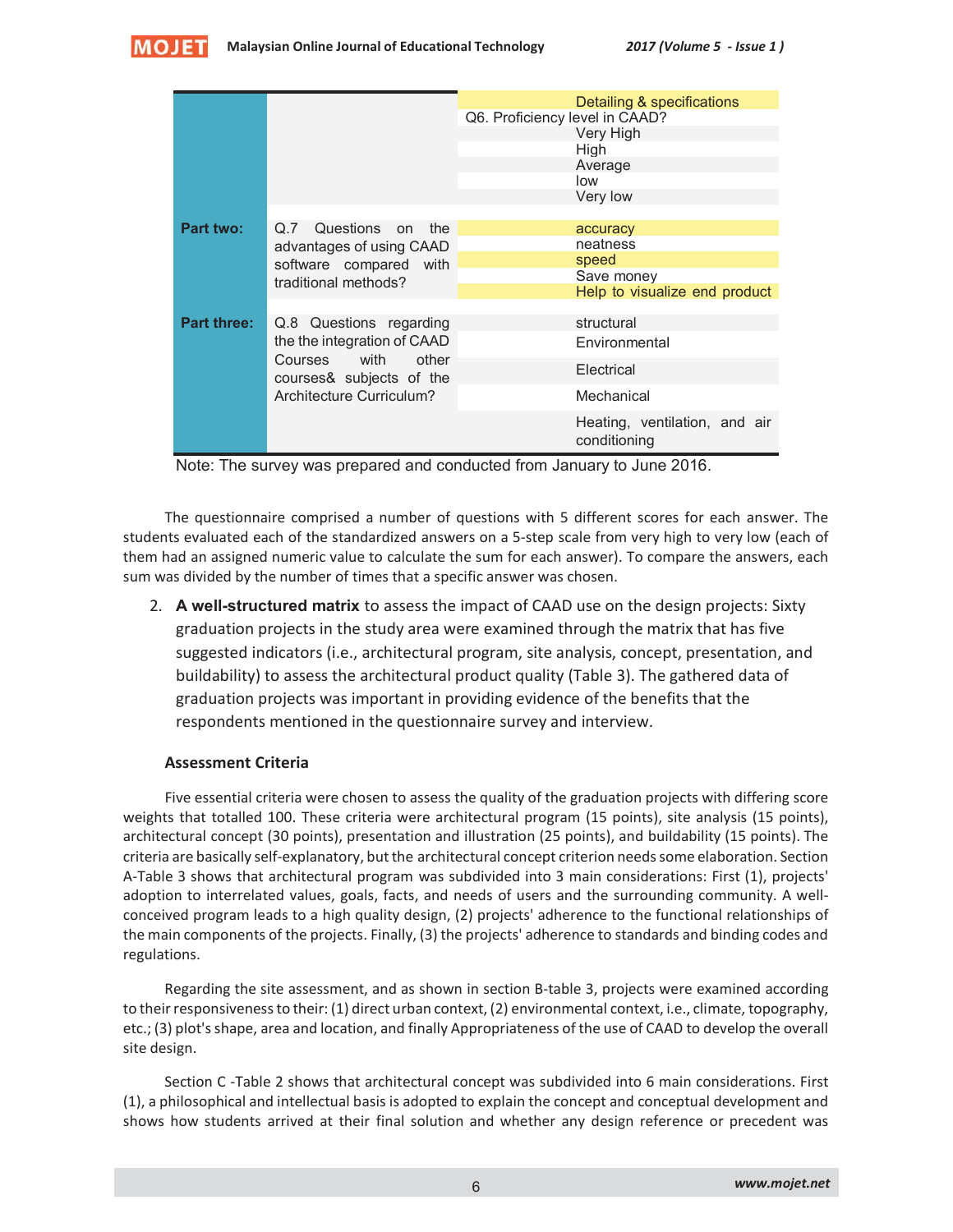

adopted. Second (2), aesthetic and creative considerations refer to the overall formal, spatial and sculptural aspects of the project, including proposed materials, colors, patterns and textures. Third (3), regional and cultural factors refer to how the student responded to the sense of place and whether cultural influences such as local and/or regional architectural heritage had any role in the overall design or architectural trend that was adopted. Fourth (4), environmental considerations include the student's response to the question of sustainability, energy consumption, climatic factors, such as orientation and solar shading devices, etc. Fifth (5), the appropriateness of the adopted trend refers to what degree the design approach has succeeded in being relevant and workable with the overall function of the project. The final Sixth (6) consideration is the degree of use of the CAAD tools, including generative design software, to develop the final solution.

Architectural Presentation in section D was subdivided into 5 main considerations revolved around quality and quantity of visualization. Finally, the Buildability was assessed by measuring the role that CAAD software and courses played into delivering integrated designs, through using structural design software to provide technical details.

## **Table 2: Matrix of main criteria assessed for the impact of CAAD on the quality of architectural design product. (scores 1 poor to 5 high)**

| A. Architectural Program [15 points]                                                                                                  | [1] | [2] | [3]   | [4] | [5] |
|---------------------------------------------------------------------------------------------------------------------------------------|-----|-----|-------|-----|-----|
| 1. Analysis of the needs, values and main goals of the client, tentative cost<br>analysis of the proposed project and its feasibility |     |     |       |     |     |
| 2. Provision of detailed inventories, required facilities, functional relationships<br>of main components of the project.             |     |     |       |     |     |
| 3. Compliance with local and/or international space standards and binding<br>codes and regulations                                    |     |     |       |     |     |
| Total A                                                                                                                               |     |     |       |     |     |
| <b>B. Site Analysis [15 points]</b>                                                                                                   | [1] | [2] | [3]   | [4] | [5] |
| 1. Response to urban context, surroundings and accessibility                                                                          |     |     |       |     |     |
| 2. Site layout, topography and overall landscape design                                                                               |     |     |       |     |     |
| 3. Appropriateness of plot's shape, area and location                                                                                 |     |     |       |     |     |
| 4. Use of CAAD to develop the overall site design                                                                                     |     |     |       |     |     |
| <b>Total B</b>                                                                                                                        |     |     |       |     |     |
| <b>C. Architectural Concept [30 points]</b>                                                                                           | [1] | [2] | [3]   | [4] | [5] |
| 1. Philosophical and intellectual basis adopted to explain the architectural<br>concept to client                                     |     |     |       |     |     |
| 2. Quality of conceptual development and evolution of main design theme                                                               |     |     |       |     |     |
| 3. Aesthetic and artistic considerations                                                                                              |     |     |       |     |     |
| 4. Regional/cultural/environmental considerations                                                                                     |     |     |       |     |     |
| 5. Appropriateness of adopted design approach to overall function and<br>context                                                      |     |     |       |     |     |
| 6. Appropriate use of digital software in generating design?                                                                          |     |     |       |     |     |
|                                                                                                                                       |     |     |       |     |     |
| <b>Total C</b>                                                                                                                        |     |     |       |     |     |
| D. Architectural Presentation [25 points]                                                                                             | [1] | [2] | $[3]$ | [4] | [5] |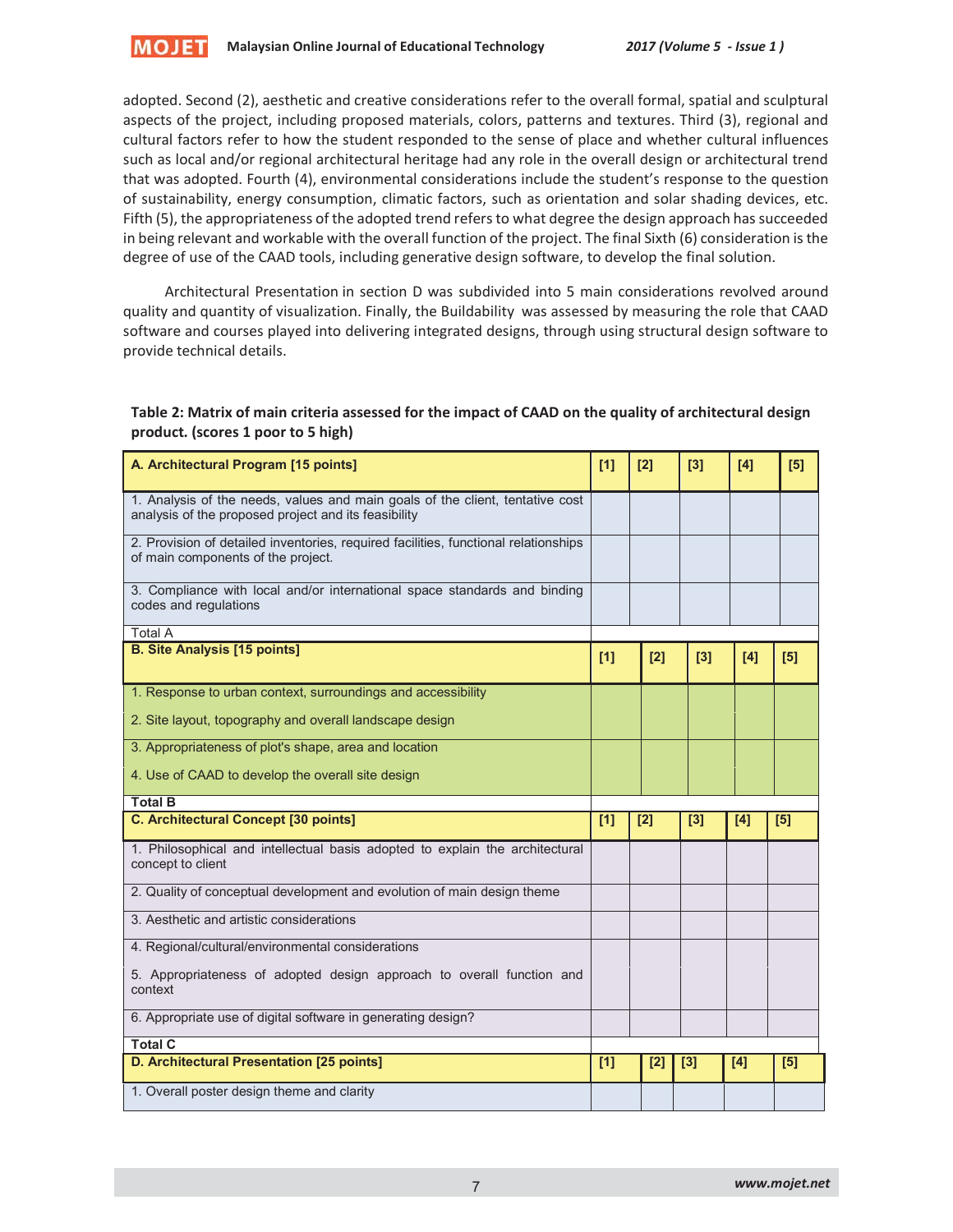

| 2. Compliance to 2D minimum submission requirements (plans, elevations,<br>sections, site plan, etc.)             |     |     |     |     |     |
|-------------------------------------------------------------------------------------------------------------------|-----|-----|-----|-----|-----|
| 3. Compliance to 3D requirements (3D perspectives (exterior & interior),<br>details, etc.)                        |     |     |     |     |     |
| 4. Physical modeling: Compliance to submit several study models showing<br>design development at different stages |     |     |     |     |     |
| 5. Appropriate use of digital software?                                                                           |     |     |     |     |     |
| <b>Total D</b>                                                                                                    |     |     |     |     |     |
|                                                                                                                   |     |     |     |     |     |
| E. Buildability [15 points]                                                                                       | [1] | [2] | [3] | [4] | [5] |
| 1. Use of appropriate structural system(s)                                                                        |     |     |     |     |     |
| 2. Submission of technical services & details                                                                     |     |     |     |     |     |
| 3. Appropriate use of digital software?                                                                           |     |     |     |     |     |
| <b>Total E</b>                                                                                                    |     |     |     |     |     |

#### **Findings from the Analysis**

Part one, Question 1: Attitudes toward the importance of CAAD compared with traditional methods?

Figure 2 shows that the majority of respondents (85%) described their attitudes positively toward the importance of CAAD compared with traditional methods. However, 5% of the respondents were indifferent, and 10% had negative attitudes regarding the use of CAAD.





Question 2: On the superiority of using CAAD over the traditional method of sketching, 80% of the students preferred to use CAAD media over traditional methods, whereas traditional-method users accounted for only 5% of the total (Figure 3). A great interest in CAAD was noted among all respondents. There seems to be a strong trend for architectural students to convert from traditional methods to CAAD. The dramatic increase of CAAD users suggests that there should be a serious reconsideration of the current curriculum to adapt to the new CAAD trends.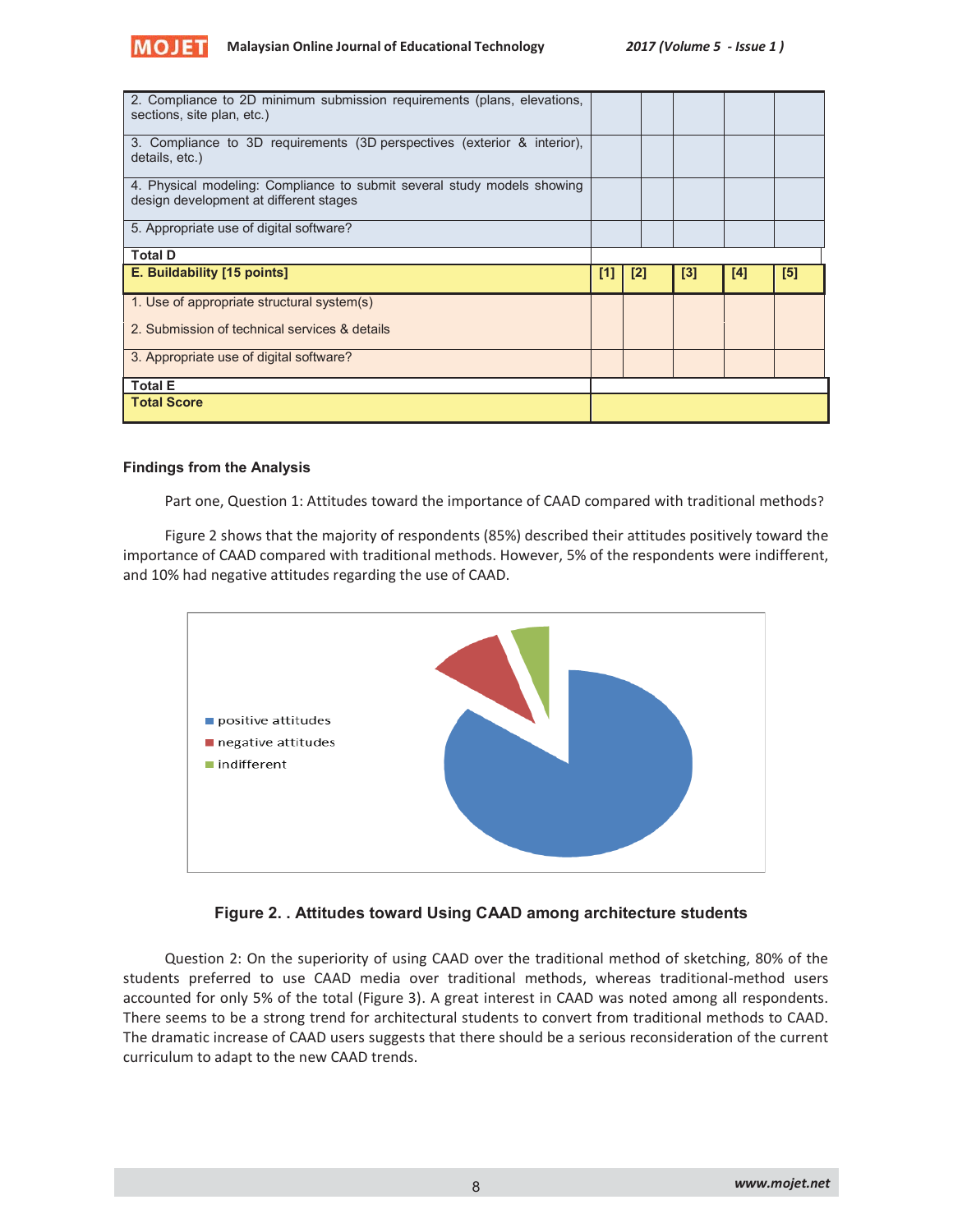



**Figure 3. Superiorty of CAAD over traditional method** 

Question 3: Type of CAD software used by students: The respondents were asked to identify the type of CAAD software used in their graduation design project. Among the 60 respondents, 52 used AutoCAD, 3D-MAX and Photoshop, which are the most widely used software in education. However, the results revealed that the highest response rate was reported in Revit (7%), followed by Google Sketch-up (4.5%), ArchiCAD (4.5%), Grasshopper (2.1%), Maya (1.1%), and Vasari (1%) (Figure 4). None of the respondents used Heliotrope. Nevertheless, students employ various CAAD software to produce the best graphical representations with minimum cost, maximum functionality, and the highest quality.



**Figure 4. Type of CAAD Software Used among architectural Students**

Question 4: CAAD learning methodology by students: The respondents were asked to describe how they gained CAAD proficiency based on the parameters of departmental courses, self-learning, and private classes. As shown in Figure 5, 30% of the respondents stated that they gained proficiency in CAAD by selflearning first, and 25% gained their CAAD proficiency through departmental courses. This result confirms the finding when students were asked about their preferences toward CAAD. As shown in Figure 5, the majority (85%) of the respondents had positive attitudes concerning the use of CAAD, which explains the percentage of the respondents who were interested (55%) in learning CAAD either by themselves or in the department. The least number of respondents (15%) learned CAAD through private classes.



**Figure 5. CAAD learning methodology among architectural students**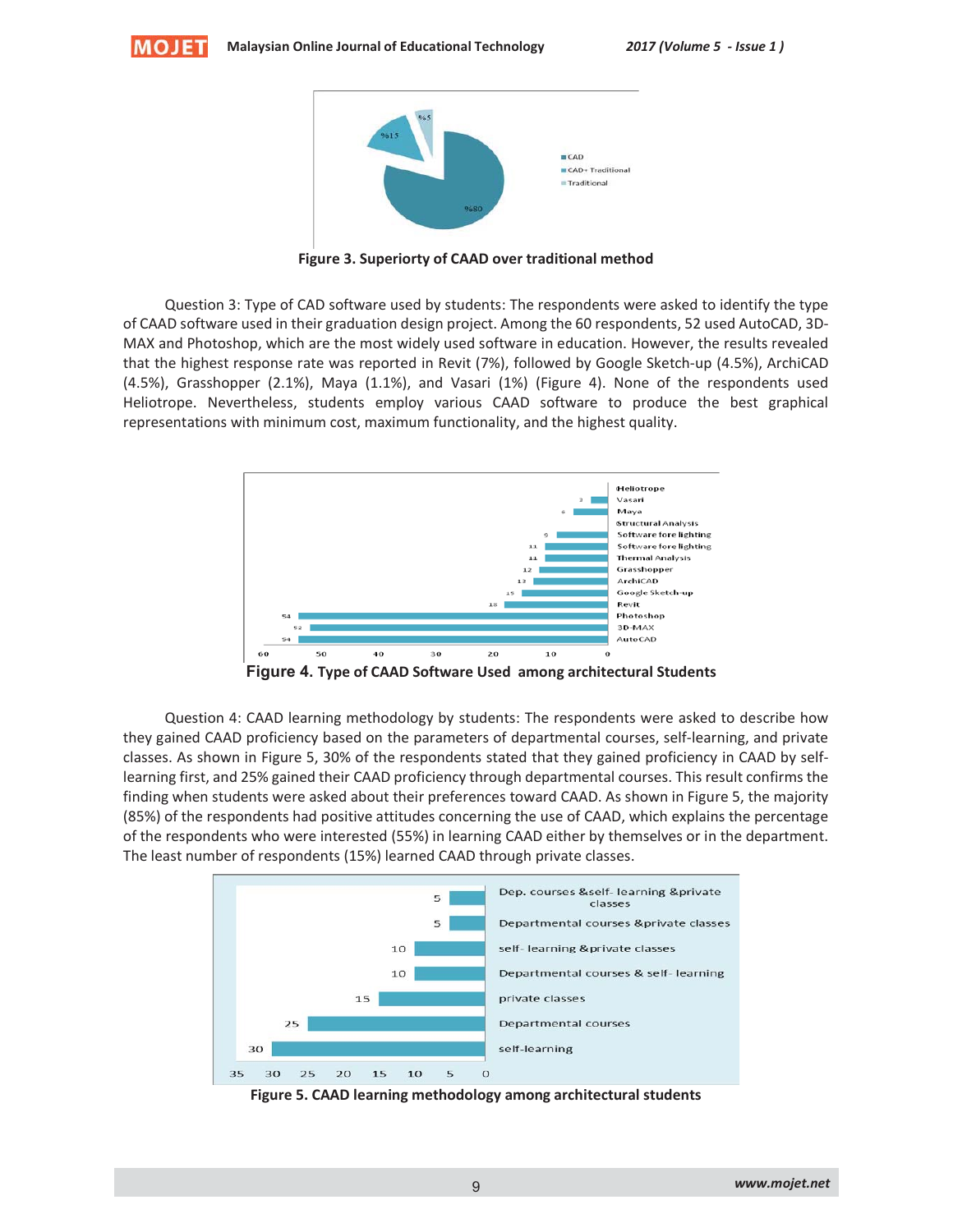Question 5: The students were asked to specify the design method that was used in each stage/stages of the design process. Interestingly, both design methods were employed in all design stages. However, Figure 6 shows that traditional methods were used the most (80%) at the initial or conceptual stage and were utilized much less in the schematic design stage (30%). CAAD was used mostly in the phases such as in: design development, construction drawing, and the detailing and specification phases at 55%, 80% and 90%, respectively. Few respondents may use CAAD in the conceptual stage because CAAD has not replaced the traditional method of manually sketching designs. Instead, CAAD acts as an extension of manual methods with a vast potential to advance various design that previously were impossible to develop with traditional methods.



**Figure 6. Design method used in each stage**

Question 6: The students were asked to evaluate their proficiency level with CAAD applications. Figure 7 indicates that 90% of the respondents had high proficiency in AutoCAD, 85% had high proficiency in Photoshop, and 70% had moderate proficiency in 3-D MAX. In total, 40% and 35% of the respondents reported proficiency in Revit and Sketch-up, respectively. Moreover, 10% of the respondents used ArchiCAD, and 10% used Grasshopper. In contrast, regarding the use and performance of CAD environmental software, the results revealed that a very low response rate was reported for Heliotrope (0%), Vasari (1%) and software for lighting (3%) (Figure 7). This result can be explained by the lack of competent tutors in different CAAD areas.



**Figure 7. CAAD applications proficiency levels** 

## **Part Two: Questions about the Advantages of Using CAAD Software**

As shown in Figure 8, 90% of the respondents preferred to use CAAD for its various advantages, such as accuracy, neatness, speed and lower cost. Interestingly, 70-90% of the students stated that using the combination of CAAD with traditional methods typically helps them to visualize the end product better than using the CAAD method alone.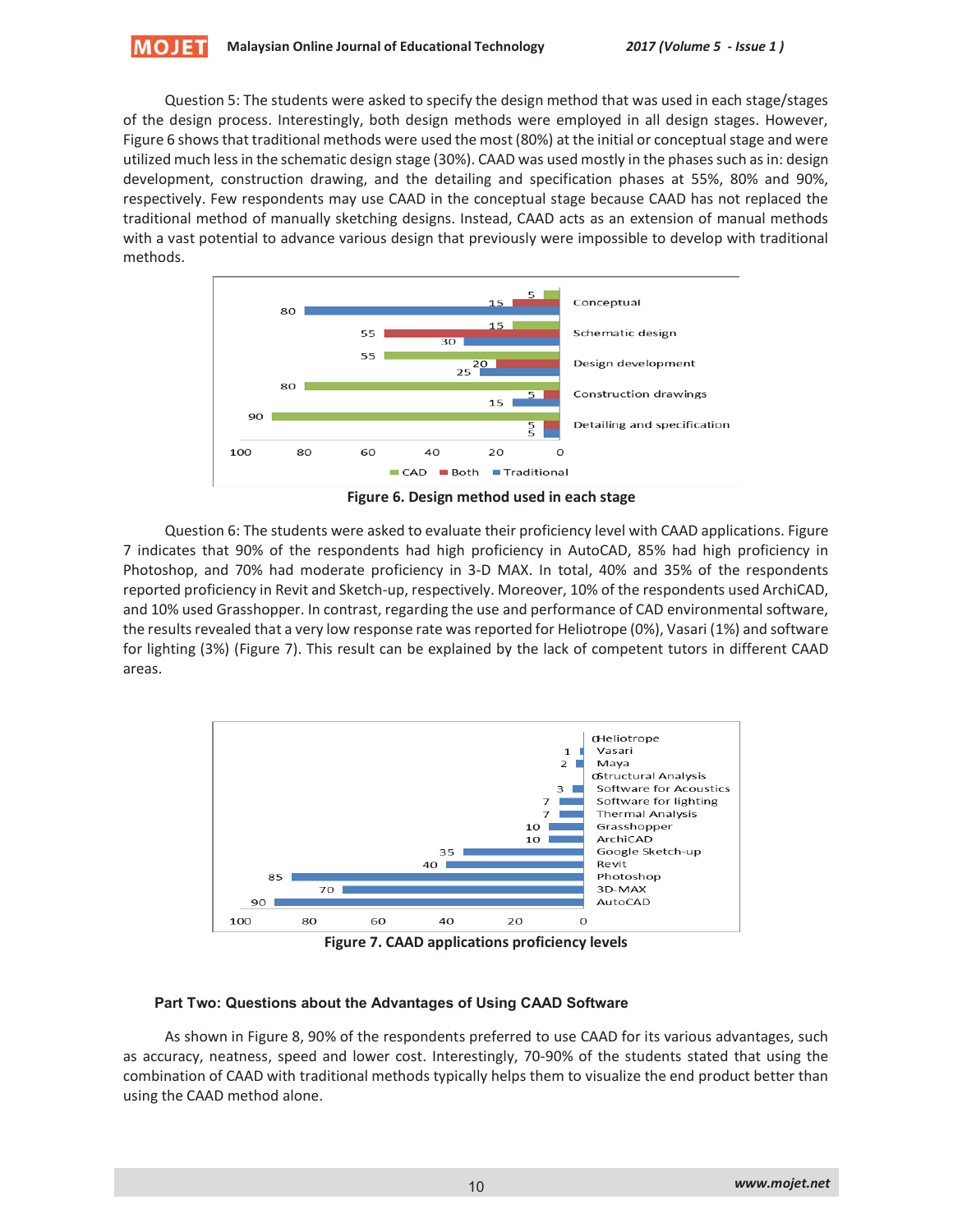



**Figure 8. Advantages of using CAAD software, traditional methods and combined methods** 

Moreover, majority of the respondents, of 90%, considered the quality of the projects that used CAAD to be higher than the quality of the projects that used traditional methods. However, 5% of the respondents are indifferent, and another 5% considered the design that is generated by CAAD to be of lesser quality than the design that is generated by traditional drafting (Figure 9).



**Figure 9. Responses to Questions Pertaining to Quality of Designs Created with CAAD**

As shown in Figure 10, respondents indicated that CAAD has an important role in three central areas in the architectural curriculum, namely, design, urban design, and building technology, according to 90%, 85%, and 80% of the respondents, respectively. However, CAAD has a weak role in other areas, such as theoretical courses (45%), engineering systems (35%), and project management (25%).



**Figure 10. The Role of CAAD Course across the Curriculum of Architecture Schools**

#### **Part Three: A. Graduation Project Analyses**

Figure 11 shows that about 60% of the graduation projects demonstrated that their designers were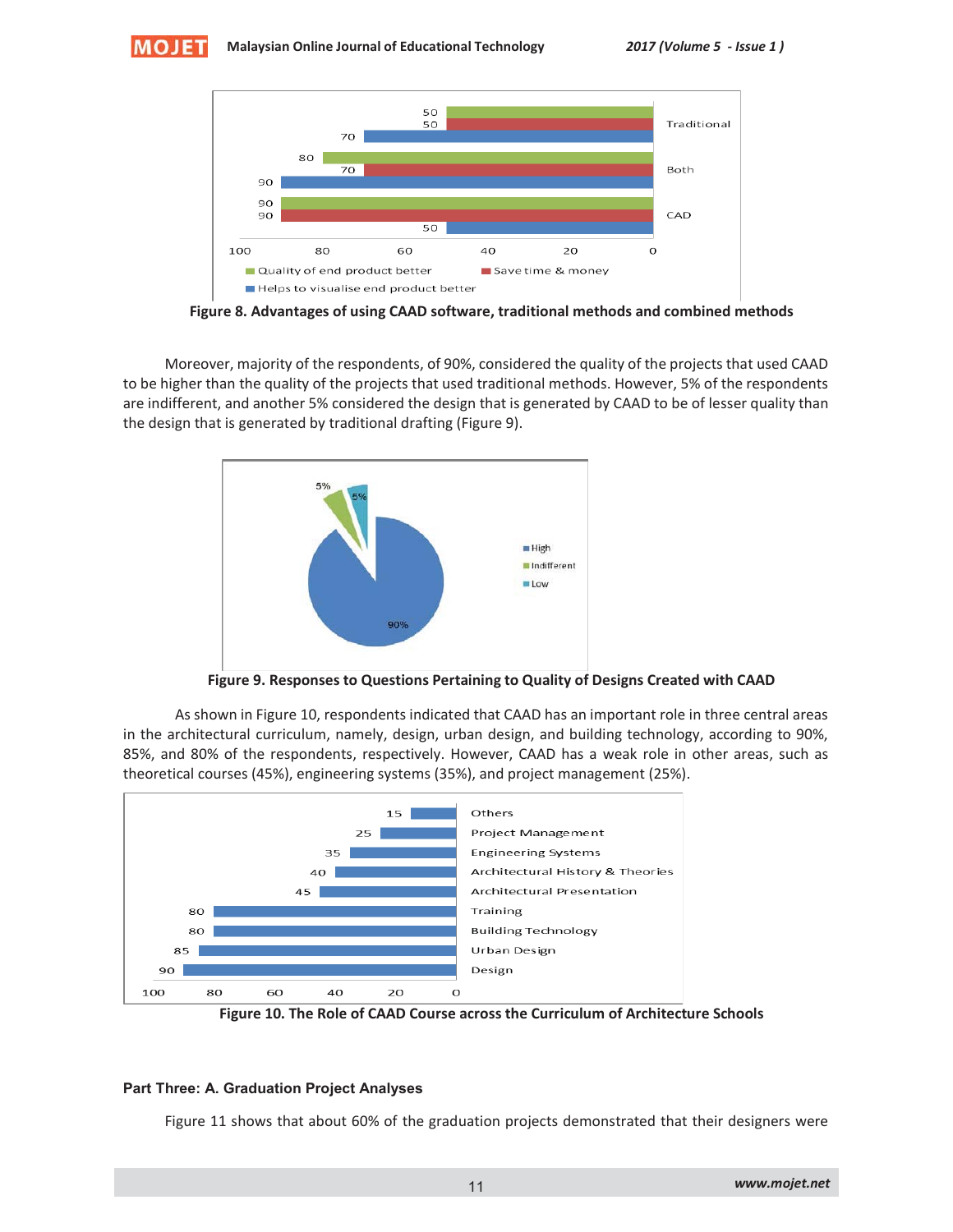unaware of the projects' needs, values, main goals and tentative cost estimate. It is interesting here to notice that the same ratio of the projects had problems with the functional relationships of the main components of the project. Finally, 55% of the projects' designs did not adhere to local or international standards.



#### **B. Site Analysis**

A very interesting finding here was the low number of projects that employed CAAD or any other digital software in analyzing the site. Figure 12 indicates that only 5% to 15% of the graduation projects had used digital applications in analyzing or planning the site. This result accords with the findings in part 2, question 2, regarding the types of CAAD software. The majority of respondents were having a good command of traditional AutoCAD. Moreover, the absence of specialized software to analyze or plan the site obviously caused the wrong design decisions. About 60% of the examined projects had no or low responses to the urban context, surroundings and accessibility. Finally, 50% of the projects in the study area did not respond to the projects' given land in terms of shape, area and topography.



**Figure 12. Site Analysis** 

## **C. Architectural Concept**

As shown in Figure 12, the majority of the students showed a tendency to use CAAD even at the conceptual stage for drafting or site planning. Meanwhile, only 5% to 15% of the projects showed a tendency to use "generative" software to investigate a specific conceptual theme and its formal potential, such as Grasshopper, Maya, and Vasari. The interviews also revealed that because generative design software is not taught at the 3 schools, few students used this software by learning it on their own. Consequently, the projects were largely developed by using CAAD for drafting and illustrative goals and lacked the necessary basis to comply with the required criteria to generate rational and creative designs, with little or no attention paid to regional, cultural and environmental or artistic considerations.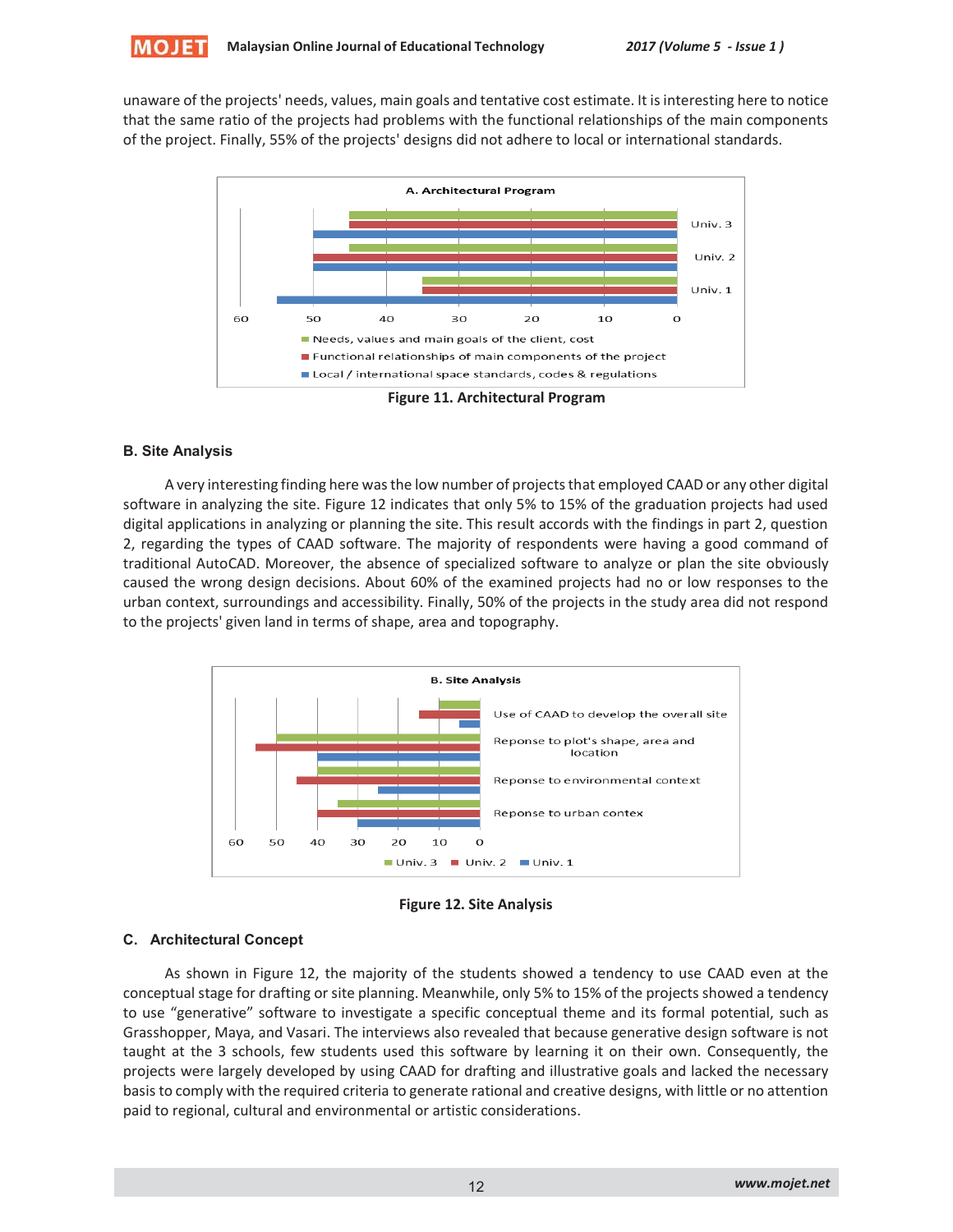



**Figure 13. Appropriateness of CAAD use by students** 

## **D. Architectural Presentation**

As shown in Figure 14, the majority (90%) of the analyzed graduation projects were mainly concentrated on the poster design theme. Regarding "3D presentation", a higher use was reported; 85% reported that they used it in their graduation projects, whereas only 35% responded that they employed the traditional methods of physical modelling in their projects. Furthermore, the 3D presentations were delivered as seductive conceptual images that were incompatible with the 2D drawings and in some cases, with the physical models. This result means that the students are concentrating on images rather than on content, which leads to irrational and unrealistic projects. This result confirms our findings from the questionnaire survey, part 3, where most respondents indicated that CAAD would guarantee a higher quality project. Certainly, there is no integration between CAAD and other courses in the curricula.



**Figure 14. Architectural presentation in a Sample of Architectural Graduation Projects from Three Different Jordanian universities**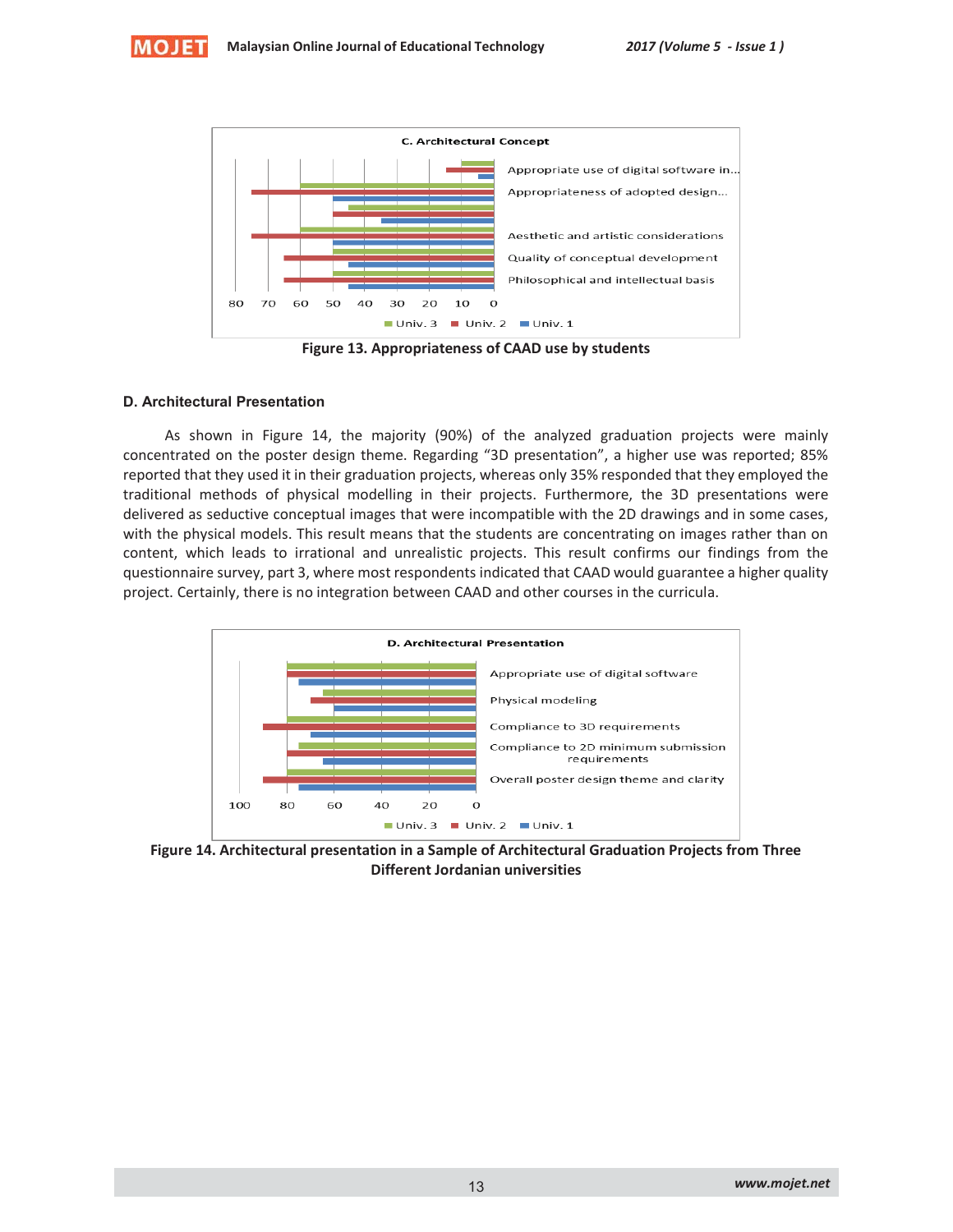

#### **E. Buildability**

The survey revealed that no digital software was used to achieve a certain level of buildability (see Figure 15). The overwhelming majority of graduation projects lacked the necessary information regarding the structural and constructional aspects of the proposed design and with no meaningful impact on the architectural concept.



**Figure 15. Buildability of projects by method used**

As shown in Figure 16, the evaluation of 60 graduation projects from three architectural schools in Jordan according to criteria of program, site analysis, concept, presentation and realization revealed relatively similar results for the three schools. As expected, the architectural presentation criteria consistently scored the highest; ranging from 75% to 61.3%, and the site analysis and concept criteria presented the next highest scores, ranging from 67.7% to 59.1% and from 59% to 55.1% respectively. However, the architectural program and buildability criteria had the lowest scores, in the ranges of 59.7% to 48% and 32% to 30.5% respectively. These disappointing results reinforce the notion that the overall quality of design has declined significantly due to the misuse of digital visual tools.



**Figure 16. The Impact of Using CAAD Design Tools on Design Projects**

#### **DISCUSSION AND CONCLUSIONS**

This paper assessed the impact of CAAD tools on the design process and on the quality of the architectural end product at three schools of architecture in Jordan. The findings revealed that all three schools have almost the same architectural design educational approach that mixes traditional design methods with digital methods.

Analyses revealed that although majority of students were found to have a strong tendency to use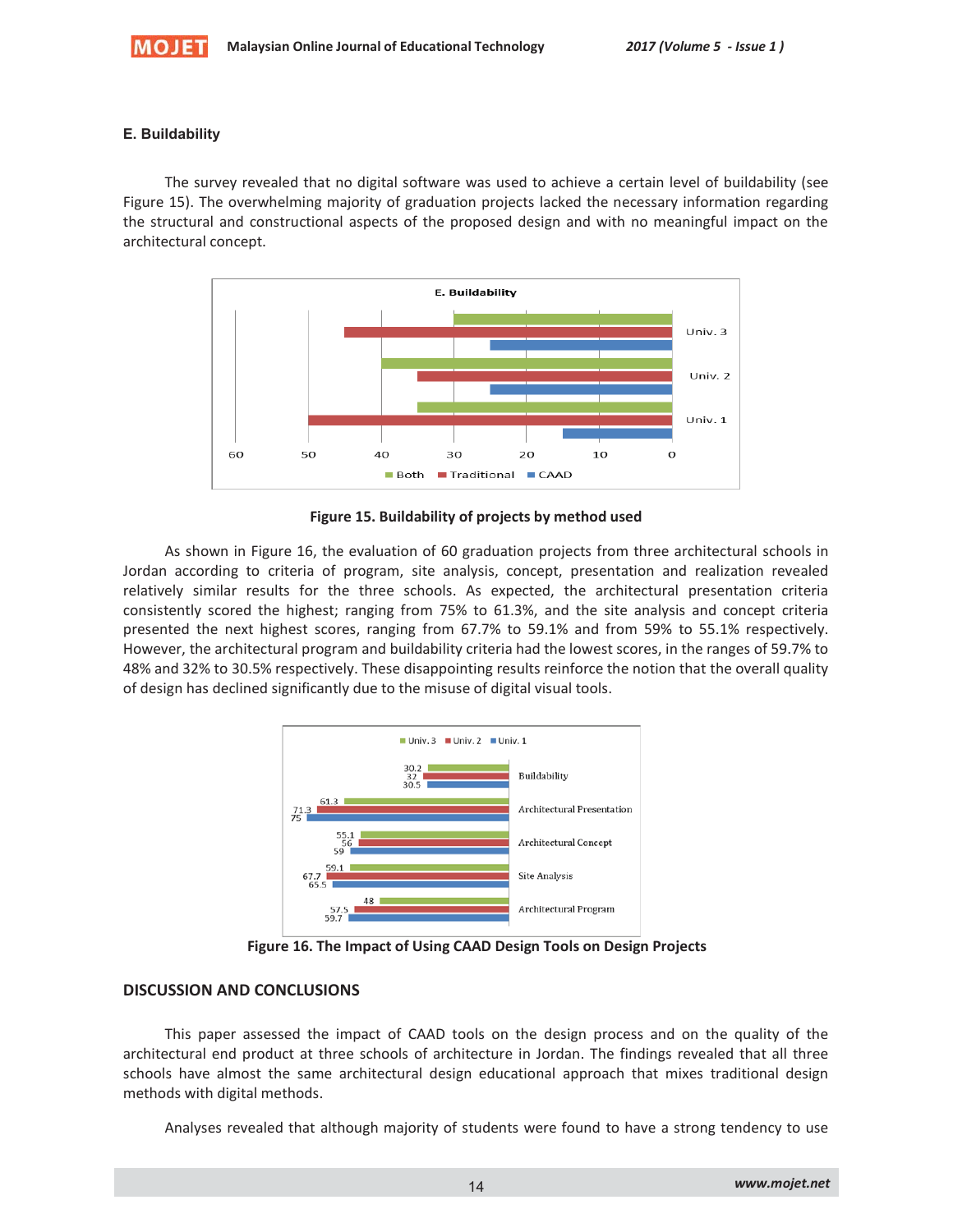

CAAD software programmes for its various advantages, such as: accuracy, neatness, speed and lower cost, etc.

Presently, the mode of teaching CAAD in most, if not all, of the architectural departments in Jordan does not encourage the use of CAAD in early phase of the design, just like in the conceptual stage.

The study shows that CAAD tools have not been integrated into the creation processes of the conceptual architectural design and the influence of the CAAD tools in the conceptual design phase is still very minor. Moreover, all interviewees agreed that the creation procedure has not been influenced by the adoption of digital tools (see Figure 17). At the same time, findings from the analyzed design projects showed that the presented projects are seductive graphic more than realistic architecture.

CAAD is still being considered, perceived and utilized as drafting, modelling, and rendering tool rather than as a problem-solving strategy. Simultaneously, this restricts the potential use of CAAD to develop already created designs, but not to use it as a tool to generate new design. Very few analysed projects showed the use of CAAD as medium to create an innovative form in the geometrical formation and conceptual phase. And this can be explained according to:

- A basic curricular split between architectural education and the digital world. This assures Botchway et al. (2015) findings, when he assessed the impact of CAAD Design Tools on Architectural Design Education, as he found out that CAAD is taught in isolation of other design courses in the department.
- Marginal balance between creative and technical courses.
- Split between CAAD courses and other multi- and inter-disciplinary disciplines (e.g., structural, environmental, urban courses, etc.)
- The transformation of students' design trends from traditional methods to CAAD is still not clearly defined. And this affects students' ability to transfer their skills that are learned through traditional methods to the more complicated CAAD method.

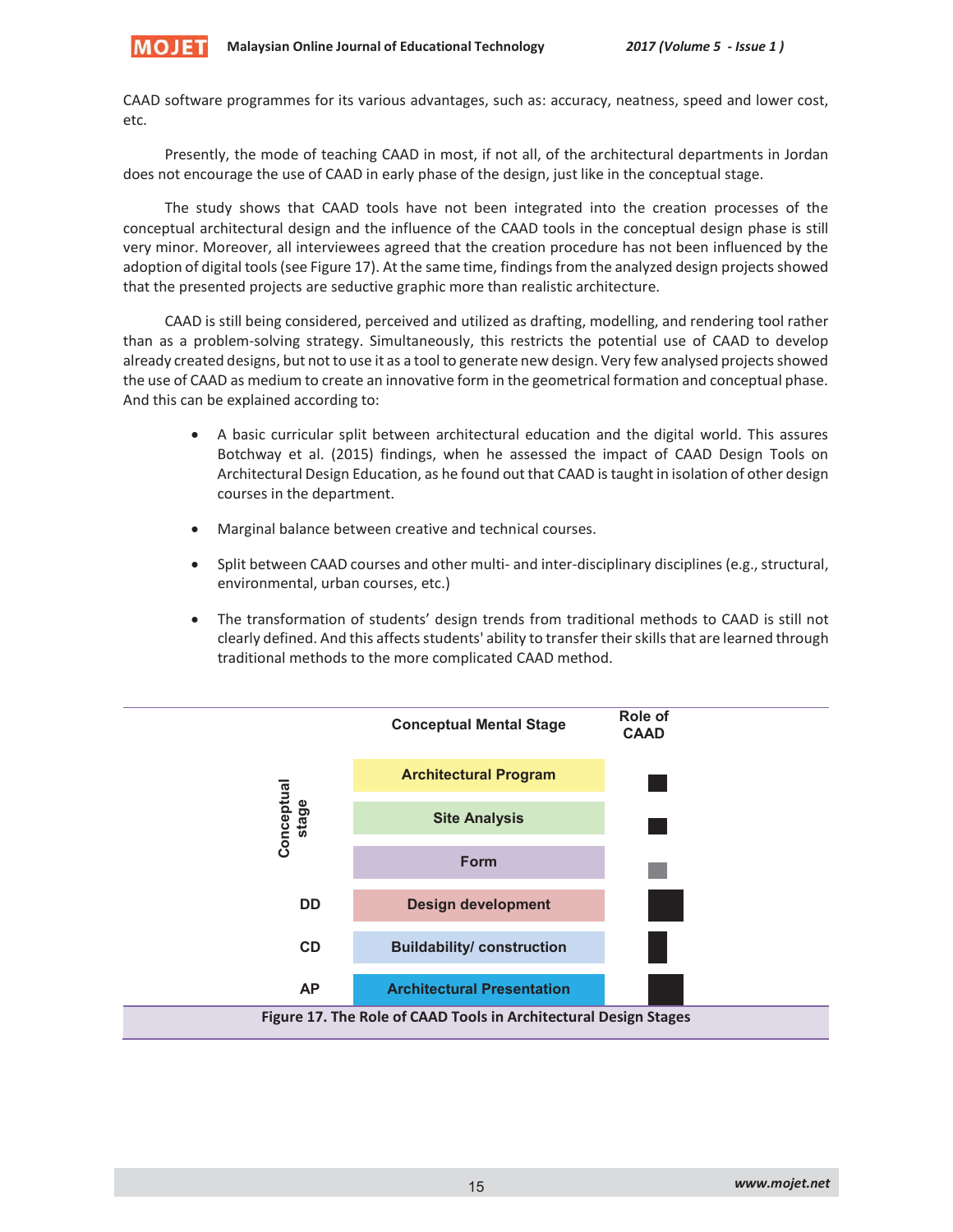Therefore, this shift in students' preferences toward CAAD systems has resulted in a dramatic change in the study context together with other various shifts in design media, design thinking and design theory.

Analyses of design projects showed that digital media has become very essential, so that other physical media, such as scale-models and sketches that address better sensible aspects of design, are excluded. 3D CAAD modelling and virtual animation in most of the analysed projects were replacing the physical model. Thus, students' designs were neither realistic nor comprehensive and there were no compatibility between the different set of drawings. Drawings are more seductive artistic and graphic rather than buildable (see Appendix A1, A2, A3). This should be resolved by integrating both: physical and digital tools in design. This integration would increase students' experience of inquiry, discovery and representation (Achten, 2003) and this leads to creativity.

Furthermore, we as educators have the responsibility to teach CAAD courses in creative way, as extension to our creative possibilities. So that, CAAD tools can be used in developing a responsible, responsive and integrated architecture that meets society needs and adhering to the surrounding environment as well.

So far, our case study confirms Schenk (2005) findings in terms of how to integrate CAAD into the drawing curriculum not the opposite. This gives another example of how students' tendency to apply visual media to any other conventional design skills need to be reconsidered (Salman et al, 2006; Breen, 2004; Schenk, 2005).

Finally, CAAD and other digital technologies shall be engaged within the architectural design in early stages so that such tools would be used to provide creative design. Moreover, digital technology should be utilized as an essential part of the new design studio culture that integrates with other design subjects and courses in the architectural education curriculum. Integrating digital technology into architectural design education curricula help to create more responsive designs in terms of: structural, environmental, urban, and other components. Thus, understanding and employing these new technologies in proper ways could afford us with more innovative, responsible, effective, and more integrated designs. Thus, we must reconsider the potential of computers and communication technology to orient the entire institutional infrastructure and pattern of behavior for better architectural education and practice. There is also a crucial need to review the national accreditation criteria for architectural education postgraduates' program curriculum to make them more adaptable to these emerging and ever-changing digital technologies.

#### **REFERENCES**

MOJET

- Achten, H. (2003). "New Design Methods for Computer Aided Architectural Design Methodology Teaching," International Journal of Architectural Computing 1, no. 1.
- Alexander, Christopher (1961) "Information and an Organized Process of Design," in National Academy of Sciences, Proceedings of the Building Research Institute (Washington, D.C.: National Academy of Sciences, 1961), 115-24.
- Abu Ghanima, Ali et al. (2006). "The Use of Computers in Architectural Research and Practice," in Proceedings of the 4th FAE International Symposium "Creating the Future" (North Cyprus, Jordan, 2006), 453-458.
- Al-Qawasmi, J. (2004). Reflections on e-design: the e- studio experience. 1st ASCAAD International Conference, e-Design in Architecture, KFUPM, Dhahran, Saudi Arabia, pp.177-193. Al-Qawasmi, J. (2005), Digital media in architectural design education: reflections on the estudio pedagog', Art, Design & Communication in Higher Education 4(3), pp.205– 222.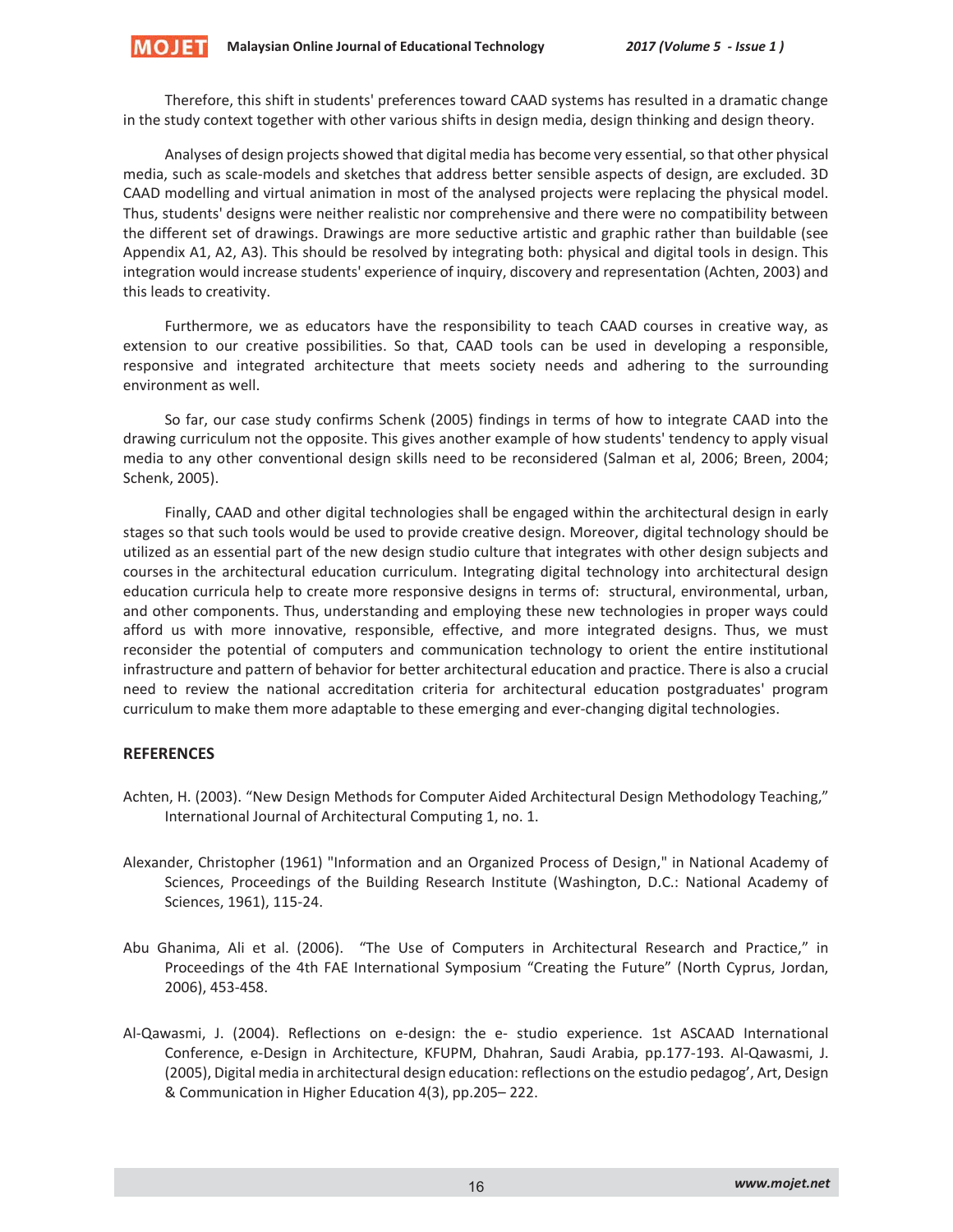

Andia, A. (2002). "Reconstructing the Effects of Computers on Practice and Education During the Past Three Decades," Journal of Architectural Education 56, no. 2 (2002): 7-13.

Archer L.B. (1964) Systematic Method for Designers, (Council for Industrial Design, London).

- Ataman, Osman (2000) Media effect on architectural design, College of Architecture, Georgia Institute of Technology. Retrieved from http://cumincad.scix.net/cgi-bin/works/Show?83c4
- Ataman, Osman and Lonnman, Bruce (1996) Introduction to Concept and Form in Architecture: An Experimental Design Studio Using the Digital Media, Design Computation: Collaboration, Reasoning, Pedagogy [ACADIA Conference Proceedings / ISBN 1-880250-05-5] Tucson (Arizona / USA) October 31 - November 2, 1996, pp. 3-9. Tuscan , AZ: ACADIA.
- Bermudez, J. and King, K. (2000) Media interaction and design process: establishing a knowledge base, Automation in Construction, 9, pp. 37-56.
- Breen, J. (2004). "Changing Roles for (Multi) Media Tools in Design: Assessing Developments and Applications of (Multi)Media Techniques in Design Education, Practice and Research," in the 22nd eCAADe Conference Proceedings (Copenhagen, Denmark: Architecture in the Network Society, September 2004): 530-539
- Botchway et al., J Archit Eng Tech (2015). The Impact of Computer Aided Architectural Design Tools on Architectural Design Education. The Case of KNUST.J Archit Eng Tech, 4, 145. (http://dx.doi.org, accessed 2016.12.02)
- Guney, D. ( 2015). "The importance of computer-aided courses in architectural education," Procedia-Social and Behavioral Sciences, 176, 757.
- Salman, H., Laing R. and Conniff A. (2006, September 6-9). CAAD Visualization Techniques Mediate the Conceptual Design Process as a Thinking Tool: Reflection on action study, in Communicating Space(s) [24th eCAADe Conference Proceedings / ISBN 0-9541183- 5-9] Volos (Greece) 6-9 September 2006, pp. 700-708.
- Salman, H., Laing R. and Conniff A.(2006). THE CHANGING ROLE OF CAAD AT THE ARCHITECTURAL DESIGN STUDIO. (http://www.irbnet.de/daten/iconda/CIB16586.pdf, accessed 2016.12.03)
- Schenk, P. (2005), Reflections on the teaching of drawing in the digital age: attitudes of senior academics in the United Kingdom to the place of drawing tuition on the design curriculum in higher education, Art, Design & Communication in Higher Education 4(3), pp. 189–203.

Suh, N.P. (1989) Principles of Design, (Oxford University Press, London).

Yehuda, E. Kalay (2008). The Impact of Information Technology on Architectural Education in the 21st Century. computer-assisted construction technologies, computer-controlled buildings, and InternetFirst International Conference on Critical Digital: What Matter(s)?, (http://papers.cumincad.org, accessed 2016.12.02)

Zellner, P. (1999). Hybrid space: new forms in digital architecture (London: Thames and Hudson).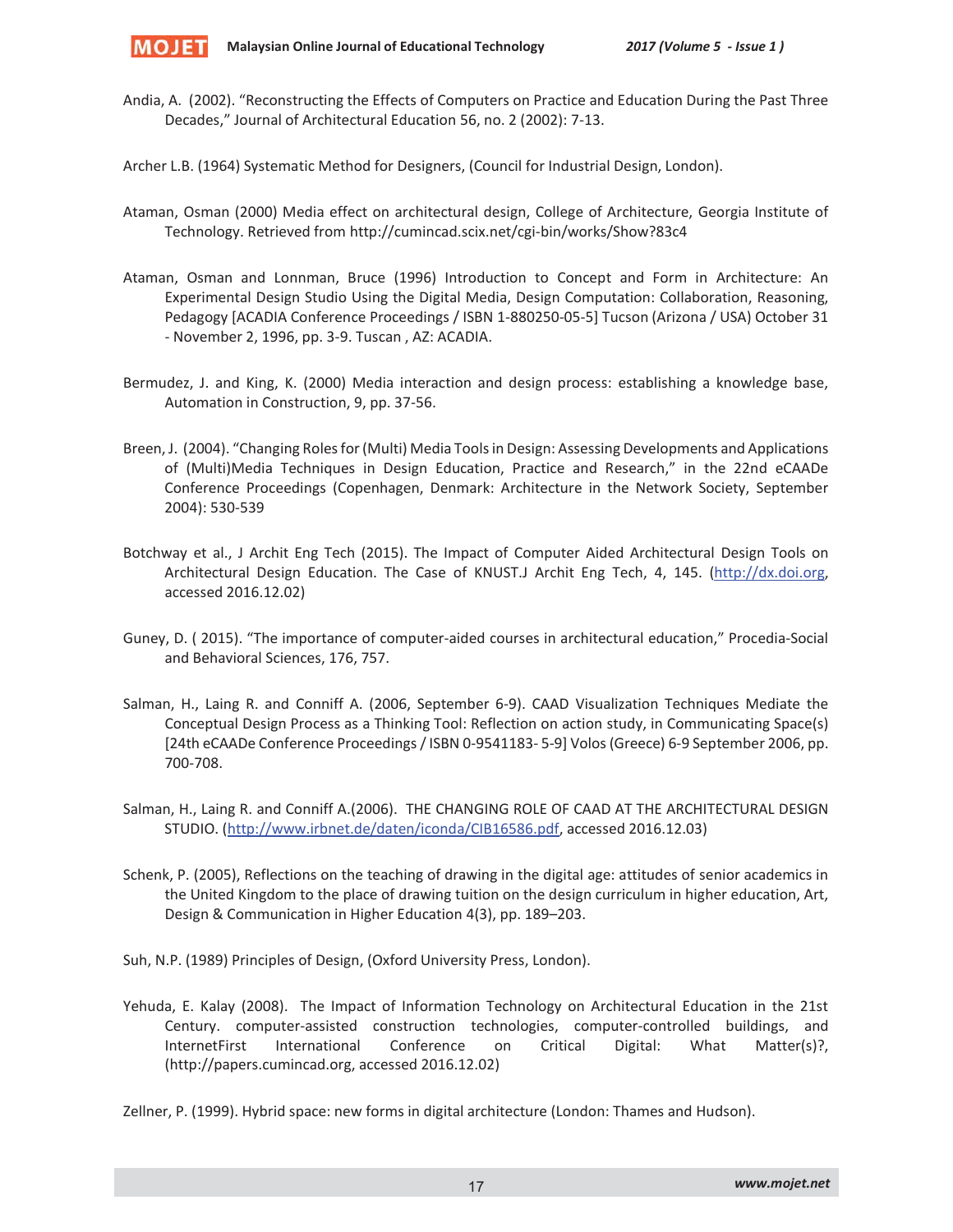

## **APPENDIX A**

| Sample No.<br>A <sub>1</sub>      |                                                                          | <b>Architectural Graduation Projects, Jordan</b><br><b>Assessment Criteria</b> |
|-----------------------------------|--------------------------------------------------------------------------|--------------------------------------------------------------------------------|
| Project Title:<br>Cultural centre | Year:<br>2015-2016                                                       | University:<br>AAU                                                             |
| Built up Area: 25,000 m2          |                                                                          | Location: AQA- JORDANBA                                                        |
|                                   | CULTURAL CENTER IN AQABA- Ziad Abu Naser-Supervised by: Dr.Rana Matarneh |                                                                                |
|                                   |                                                                          |                                                                                |
|                                   |                                                                          |                                                                                |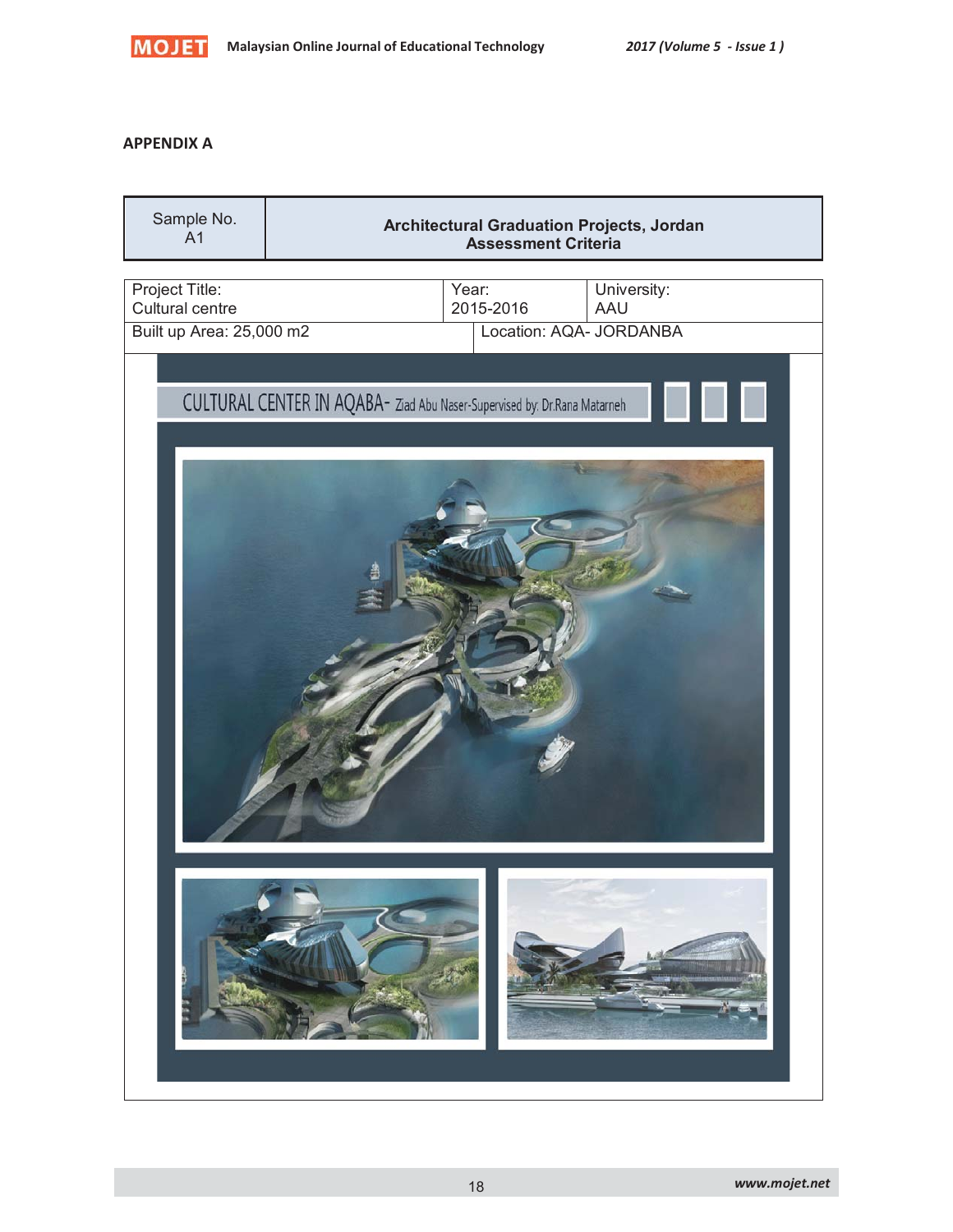